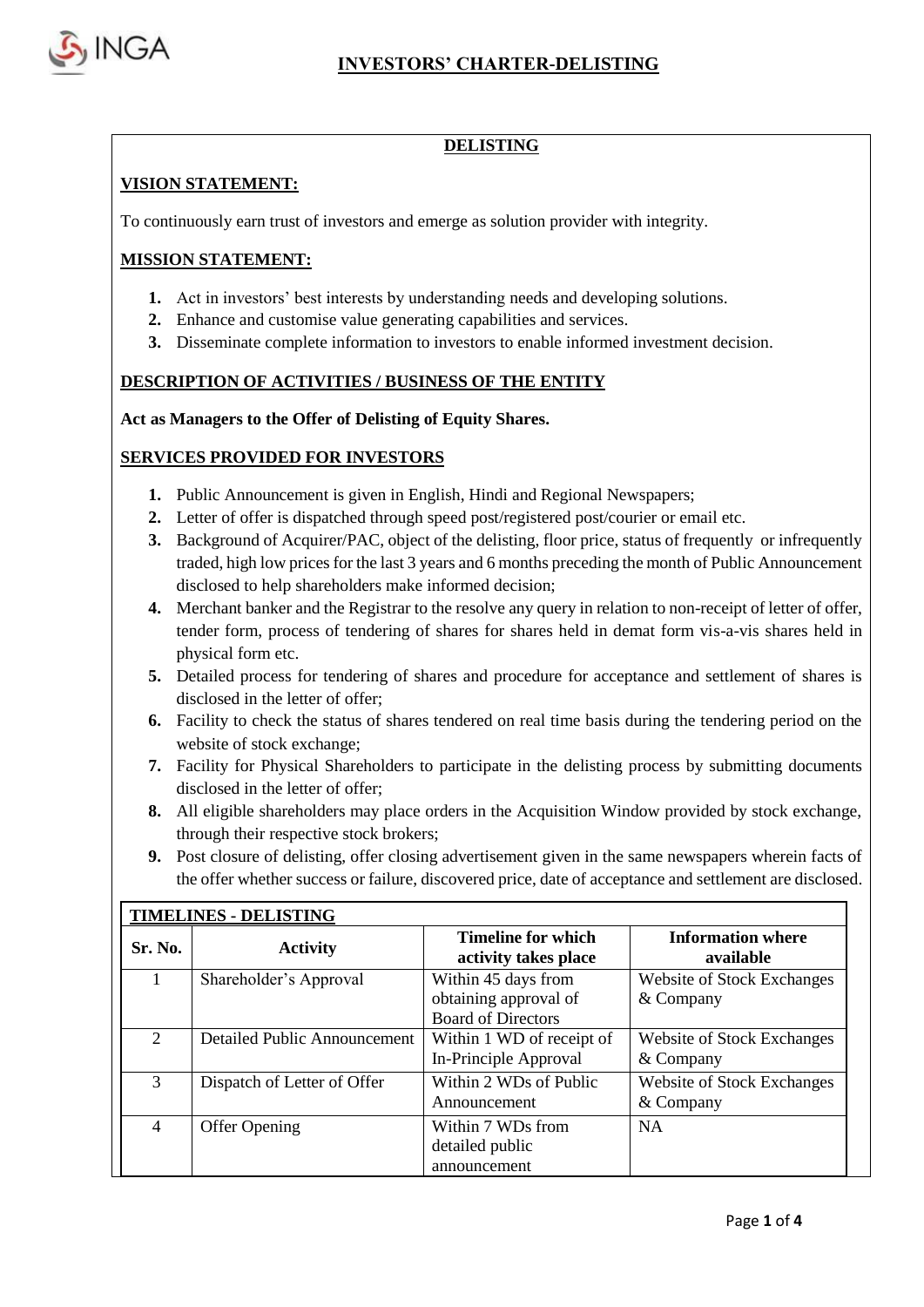

# **INVESTORS' CHARTER-DELISTING**

| 5  | Availability of letter of offer<br>and Form of Acceptance               | Till issue closure date                                                                                                             | Website of Stock Exchanges<br>& Company |
|----|-------------------------------------------------------------------------|-------------------------------------------------------------------------------------------------------------------------------------|-----------------------------------------|
| 6  | Availability of material<br>documents for inspection by<br>Shareholders | Till issue closure date                                                                                                             | Address given in Letter of<br>Offer     |
| 7  | Closing of the Delisting offer                                          | On 5th WDs                                                                                                                          | <b>Stock Exchanges website</b>          |
| 8  | Acceptance and Settlement of<br><b>Shares</b>                           | Within 5 WDs from post<br>offer public announcement<br>or through secondary<br>market settlement<br>mechanism as the case may<br>be | <b>Stock Exchanges website</b>          |
| 9  | Date of post offer<br>advertisement                                     | Within 2 WDs of closure<br>of bidding period                                                                                        | Website of Stock Exchanges<br>& Company |
| 10 | Dispatch of Exit letter to<br>residual shareholders                     | After delisting order of<br>stock exchange and<br>remains valid for 1 year                                                          | <b>Website of Company</b>               |

# **RIGHTS OF INVESTORS**

- **1.** All the Public Shareholders registered or unregistered, who own fully paid equity shares of the Company any time before the closure of the Open Offer are eligible to participate in the Open Offer.
- **2.** Rights to inspect the material documents as listed out in the letter of offer during the tendering period.
- **3.** Shareholders can obtain letter of offer along with tender forms from the Registrar to the offer or Manager to the offer and can also download from the website of the Stock Exchanges.

# **DO's and DON'Ts FOR INVESTORS**

### **Dos**

- **1.** Ensure completed Tender Forms are submitted within the period stipulated in the Letter of Offer;
- **2.** Ensure the demat account and the PAN belong to the same eligible shareholder;
- **3.** In case shares are held in physical Form, shareholder should ensure that the correct share certificates are attached along with the Tender Form
- **4.** Ensure that the signatures registered with the Company and the signature on the Tender Form are the same.
- **5.** In case any person has submitted Equity Shares in physical form for dematerialisation, such Eligible Shareholders should ensure that the process of getting the Equity Shares dematerialised is completed well in time so that they can participate in the Offer before Offer Closing Date.

### **Don'ts**

- **1.** Offer by Shareholders will be rejected if the terms and process mentioned in the Letter of Offer are not followed
- **2.** Shareholders who are holding Physical Shares as on the Record Date should not submit incomplete Tender Form and other documents for placing their bid in demat form;
- **3.** There should be no name mismatch in the demat account of the Eligible Shareholder and PAN; or
- **4.** There should not be any restraint order of a Court/any other competent authority for transfer/disposal/ sale
- **5.** The title to the Equity Shares should not be under dispute and there should not be any restraint.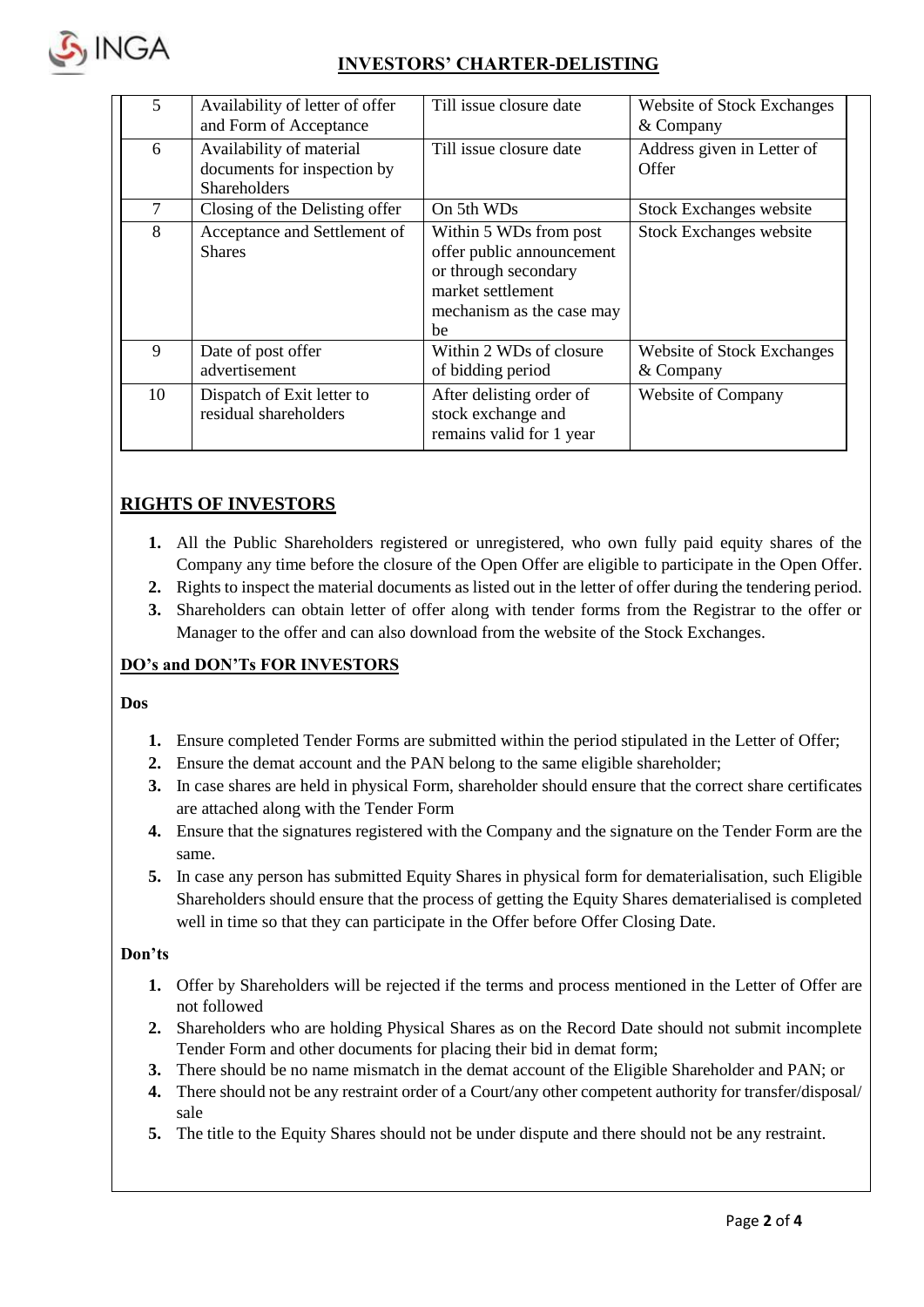



# **TIMELINES FOR RESOLUTION OF SHAREHOLDER GRIEVANCES IN DELISTING**

| Sr. No         | <b>Activity</b>                                                                                                                                                                     | No. of calendar days |  |
|----------------|-------------------------------------------------------------------------------------------------------------------------------------------------------------------------------------|----------------------|--|
| 1              | Shareholder grievance received by the manager to the offer                                                                                                                          | T                    |  |
| $\overline{2}$ | Manager to the offer to identify the concerned intermediary and it<br>shall be endeavoured to forward the grievance to the concerned<br>intermediary/ies on T day itself            | $T+1$                |  |
| 3              | The concerned intermediary/ies to respond to the manager to the<br>offer with an acceptable reply                                                                                   | X                    |  |
| $\overline{4}$ | Shareholder may escalate the pending grievance, if any, to the<br>functional head / head of department of manager to the offer                                                      | $T+21$               |  |
| 5              | Manager to the offer, the concerned intermediary/ies and the<br>Shareholder shall exchange between themselves additional<br>information related to the grievance, wherever required | Between T and X      |  |
| 6              | Manager to the offer to respond to the Shareholder with the reply                                                                                                                   | Upto $X+3$           |  |
| $\overline{7}$ | Best efforts will be undertaken by manager to the offer to respond to the grievance within<br>$T+30$                                                                                |                      |  |